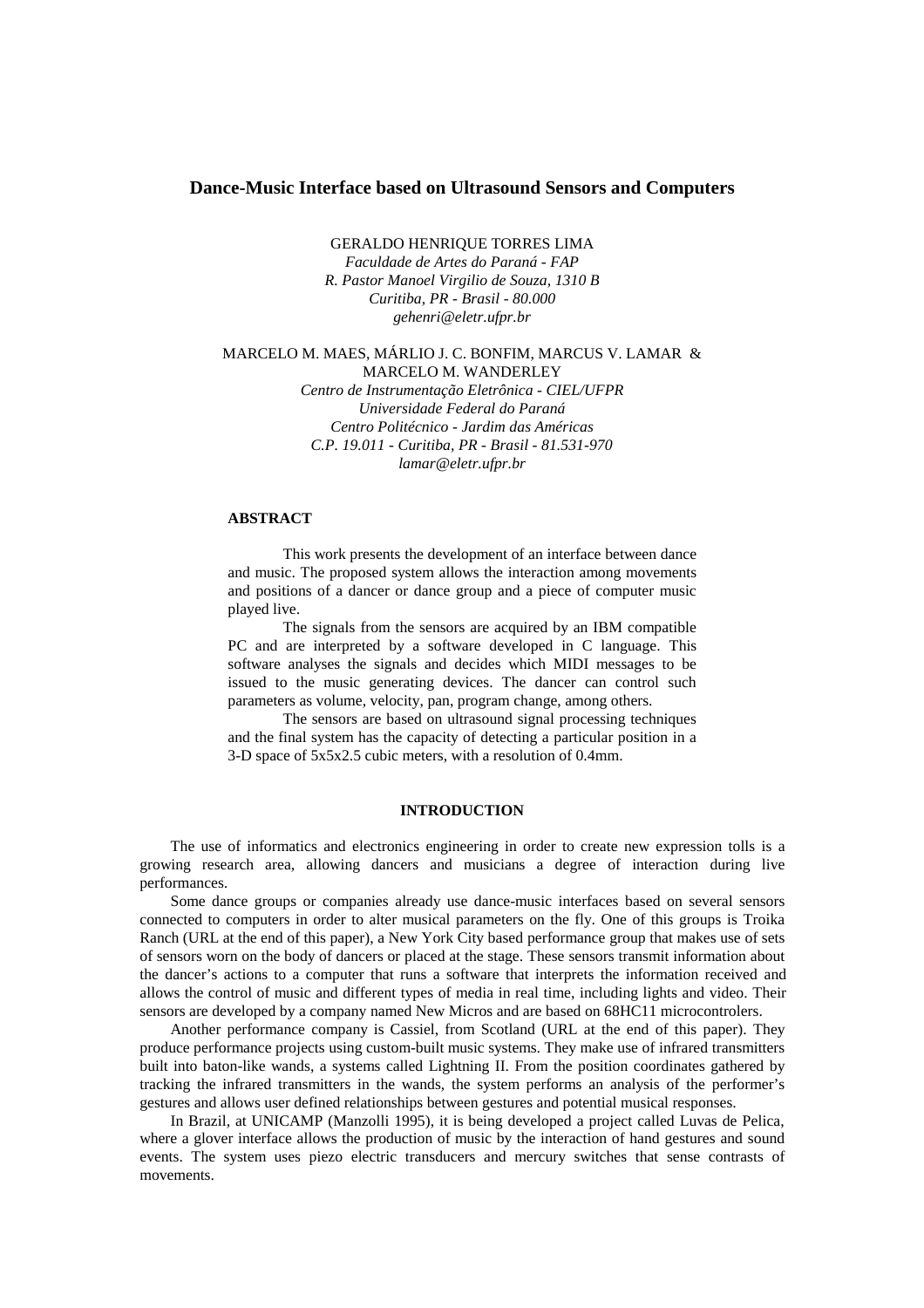The interface proposed in this paper is based on different transducers, in our case ultrasound sensors. The processing of ultrasound signals is a very accurate position determining system, allowing an actual position resolution of tenths of millimeters within a limited space.

#### **DESCRIPTION OF THE INTERFACE**

The interface is based on a IBM compatible microcomputer (PC). In our prototype at UFPR, a 286 computer receives and analyses the signals from the sensors. A software was designed to interpret the incoming signals and decide which MIDI message (Boom 1987) to issue.

In order to produce MIDI messages straight from the PC without using a sound card, it was decided to use the computer's modified serial port, through the substitution of the UART clock, replacing the original crystal by a 1MHz or multiple frequency crystal. This allows the production of the serial transmission rate of 31.250 bits/s  $\pm$  1%. A custom-built cable was made to connect the serial port of the PC (DB25 port) to any MIDI compatible device, containing resistors and a diode to keep the current levels compatible to the MIDI Standard (because the serial port of the IBM PC is originally a RS 232 standard compatible port). Figure 1 shows the custom-built cable.



Figure 1: Custom-built MIDI cable

The next step was to connect the PC to a MIDI device or another computer that was able to receive MIDI signals. It was decided to use a Macintosh computer running the software MAX (Opcode Systems Inc 1991), due to its inherent capacity of dealing with algorithms. This scheme can be seen in figure 2.



Figure 2: Suggested music generating scheme to be used in the shows.

The software running on the PC was written in C language, and its basic job is to evaluate the position of the ultrasound sensors and other sensors connected to the system. A timer defines when the signals of the sensors must be read, after that the correct MIDI message associated to the sensor is sent. The MIDI messages generated by the software can be either a sequence of notes or a control to a MIDI device. These messages are sent to the software MAX running in the Macintosh, as seem in figure 2.

The fluxogram of the software that performs the interface between sensors and MIDI devices is presented in figure 3.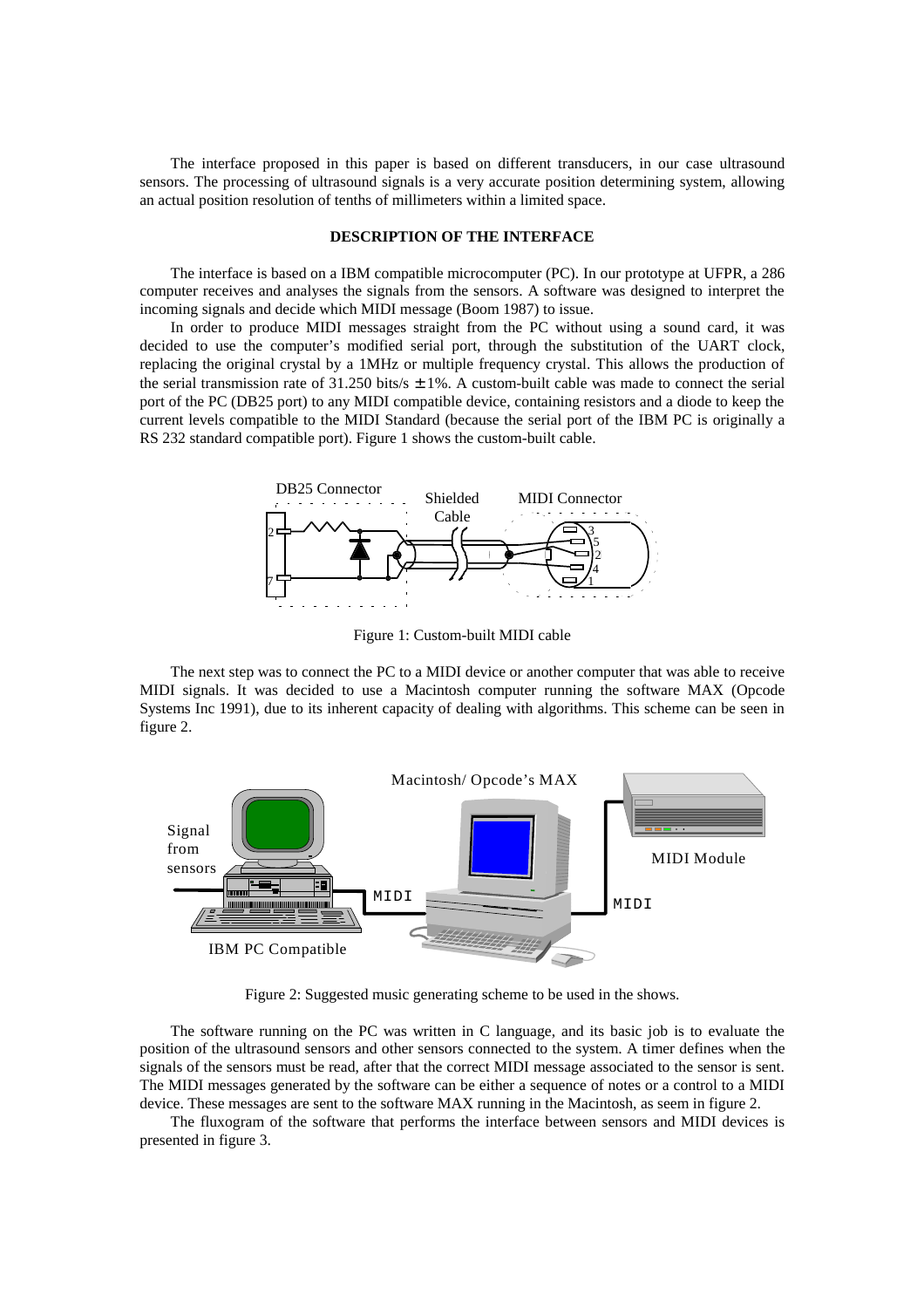

Figure 3: Fluxogram of the software running on the PC.

The system is based mainly on ultrasound sensors developed at UFPR and described in the next section.

### **DESCRIPTION OF THE POSITION ACQUISITION SYSTEM**

The interface proposed in this paper is based on a position signal acquisition and analysis system for a 3D limited space, that uses the processing of ultrasound signals (Cai & Regtien 1993). The processing of ultrasound signals is a low complexity and low cost system when compared to other positioning signal acquisition techniques, such as artificial vision or electromagnetic field measurement systems.

The resulting proposed acquisition systems is composed of three modules: (a) a reference circuit that defines the coordinate system and limits the range of spatial capture of the position signal. It is composed of three ultrasound receptors whose positions define the coordinate systems axes, (b) an ultrasound transmitter that defines the point or points that should be measured and (c) the processing module, composed of one microcomputer that analyses the data that comes from the reference system and defines the coordinates of each point. The acquisition system is shown in figure 4.



Figure 4: Position acquisition system.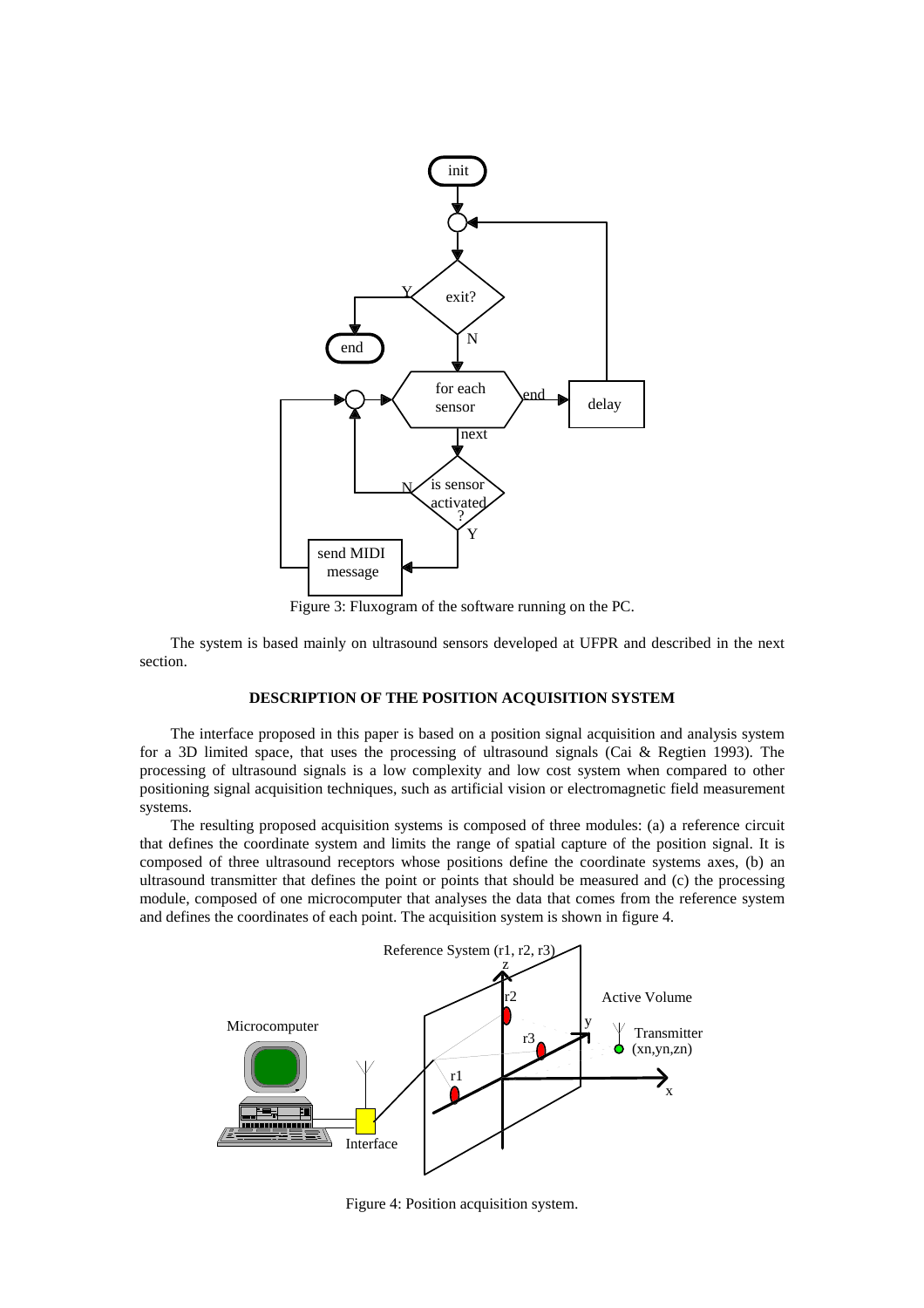The processing done in order to obtain the position signal samples is based on the ultrasound wave time-of-flight (Auer & Lamar 1994). The distance between the point (ultrasound transmitter) and each of the three receptors that are part of the reference system are quantified in 16 bits, so each sample of the acquired signal has  $48$  bits  $(x,y,z)$ .

The volume covered by the system is defined by the ultrasound transmitter power and by the sensibility of the receptors. A prototype has been designed to cover a volume of approximately 5x5x2.5 cubic meters. The theoretical system resolution within this volume is 0.076 mm. The prototype presented an actual resolution of 0.4 mm. The sample rate for such volume is 68Hz, and defines the maximum frequency of displacement that can be detected. The resulting sample rate is sufficient for the acquisition of human movements. The intrinsic directionality of ultrasound waves was overcome by the use of redundant receivers and transmitters.

In order to minimize the physical dimensions of the equipment connected to the dancers an integrated circuit (IC) was implemented. The CMOS IC was designed with the software OCEAN (Groeneveld & Stravers 1993) using Sea-of-Gates structures, see figure 5. It allows the use of up to eight sensors at the same time.



Figure 5: Layout of the decoder integrated circuit designed for the system.

#### **DESCRIPTION OF THE PROTOTYPE**

A prototype was developed with different kinds of sensors, e.g., light sensors acting as switches or linear ones, pressure sensors and ultrasound ones. The signals from the linear sensors were acquired through an acquisition board (Leonel, Groger & Bonfim 1995) that is able to handle 8 multiplexed signals. Others were connected straight to the PC's parallel port, in case the sensors represented switch like options light/no light, pressure/ no pressure.

The software was adjusted to issue NOTE ON and CONTROL CHANGE messages. A general MIDI sound Module (Roland sound canvas) was used instead of MAX. Some notes were selected and also algorithms to generate "arpeggios" with random notes.

The ultrasound sensors were controlled through a Fuzzy Inference System (The Math Works Inc. 1995), shown in figure 6. It allows the system to map positions with some degree of liberty in order to make the interface more user friendly. It was used mainly to control volume changes and PAN messages.